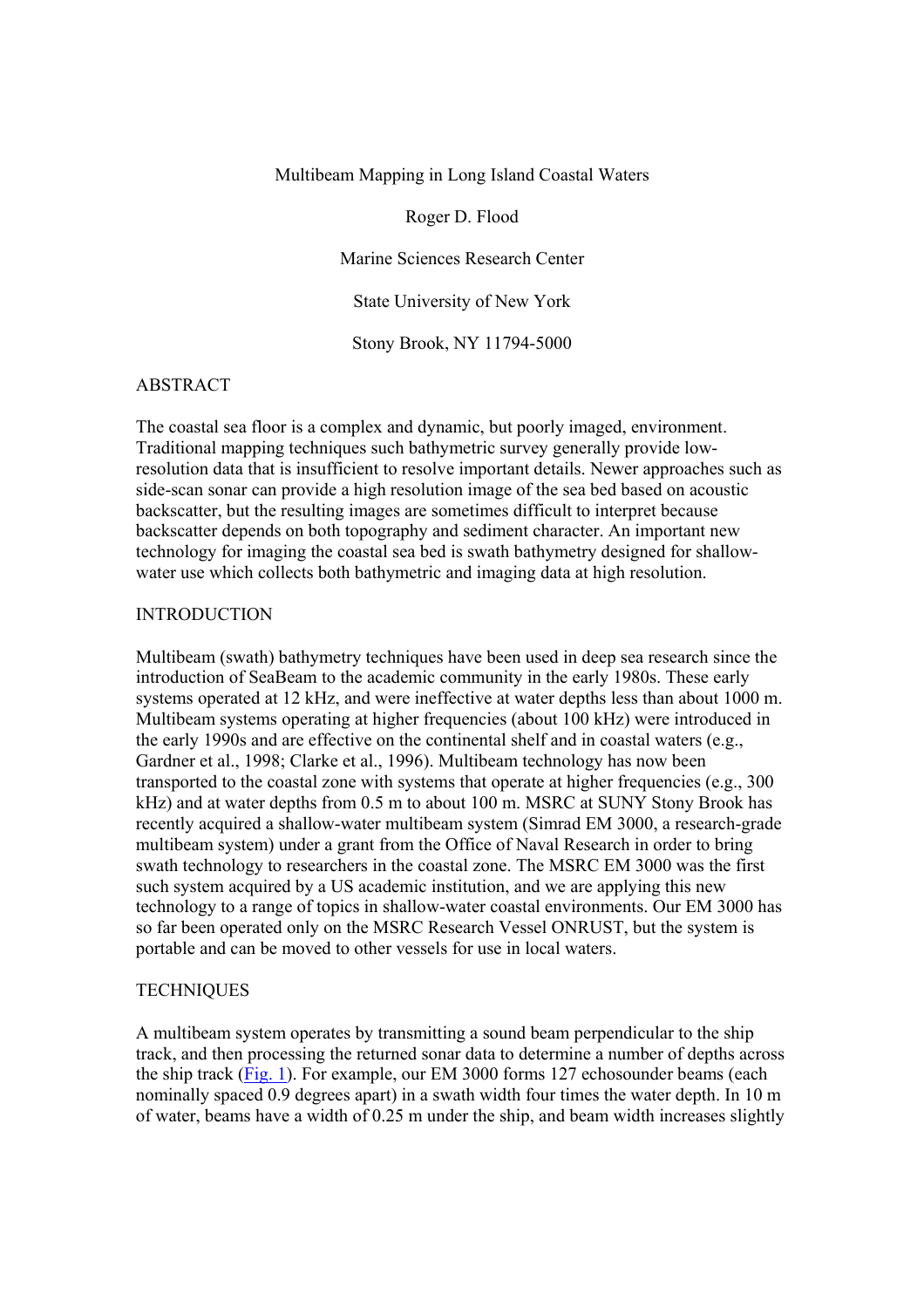towards the outer beams. The system pings up to 20 pings per second, resulting in a dense coverage of depth and backscatter (the strength of each of the received beams) from a swath along the ship track. The system also collects a side-scan sonar record at 300 kHz which is very similar to a traditional side-scan sonar system, although the sound beams are directed down more than sideways. The specified accuracy of each depth measurement is 0.05 m. Many additional pieces of equipment (all available for the MSRC system) are required to obtain high-quality multibeam data. These pieces include a POS/MV attitude sensor that corrects the sonar record for heading, roll, pitch and heave; a differential GPS system (supplemented by inertial navigation; also part of the POS/MV system) which determines position to within 1 meter; a separate display to guide the boat along precise survey lines; a CTD for determining the sound velocity profile; a tide gauge for determining local sea-level changes during a survey; Sun and SGI computers (with 36" wide and page-size printers) for logging, storing, processing and displaying the data, and multibeam processing software. Near-final survey products can be generated within a short time after the survey is completed, and our products generally meet hydrographic mapping standards.

The depth data is gridded at an appropriate interval (usually 0.25 m to 1 m) to create a digital terrain map (DTM). This DTM is contoured as needed (typically at 0.5 to 1 m) to show regional bathymetric patterns. A sun-illuminated image is routinely created by shining a synthetic sun across the DTM. This step provides a remarkable image of the sea bed, and small bathymetric features difficult to resolve on contoured bathymetry, are clearly visible. The side-scan sonar data is also gridded to provide an image of the backscatter, an acoustical property linked to bottom roughness and distinct from topography. Areas with higher backscatter include coarser materials (sand and shell) as well as rocky regions, but high backscatter in muddy areas is sometimes noted. Many features can be resolved on the combined data set, including sand waves and rock outcrops as well as drag marks from anchors and trawls, dumped debris and ship wrecks. These data products (gridded data, contour lines, sun-illuminated images and backscatter images) are available in digital form for importing into GIS or other systems for analysis in conjunction with other data sets.

## INITIAL RESULTS

During the first six months of operation, multibeam data has been collected in a number of environments around Long Island (including a detailed study in Shinnecock Inlet), in New York Harbor and Bight, and in the Hudson River. We describe here results from one of our first surveys which occurred in Long Island Sound immediately north of Port Jefferson Harbor which was surveyed during a two hour period on October 1, 1998.

Mount Misery Shoal extends 2 km into Long Island Sound immediately east of the entrance to Port Jefferson harbor (Fig. 2). We conducted a multibeam survey which encompassed the northern edge of the shoal and the deeper water (to 28 m deep) immediately north of the shoal (Figs. 3 and 4). The most prominent feature on the contoured bathymetry  $(Fig. 3)$  is the steep northern slope of the shoal which includes a major north-dipping ridge in the center of the study area and a smaller but similar feature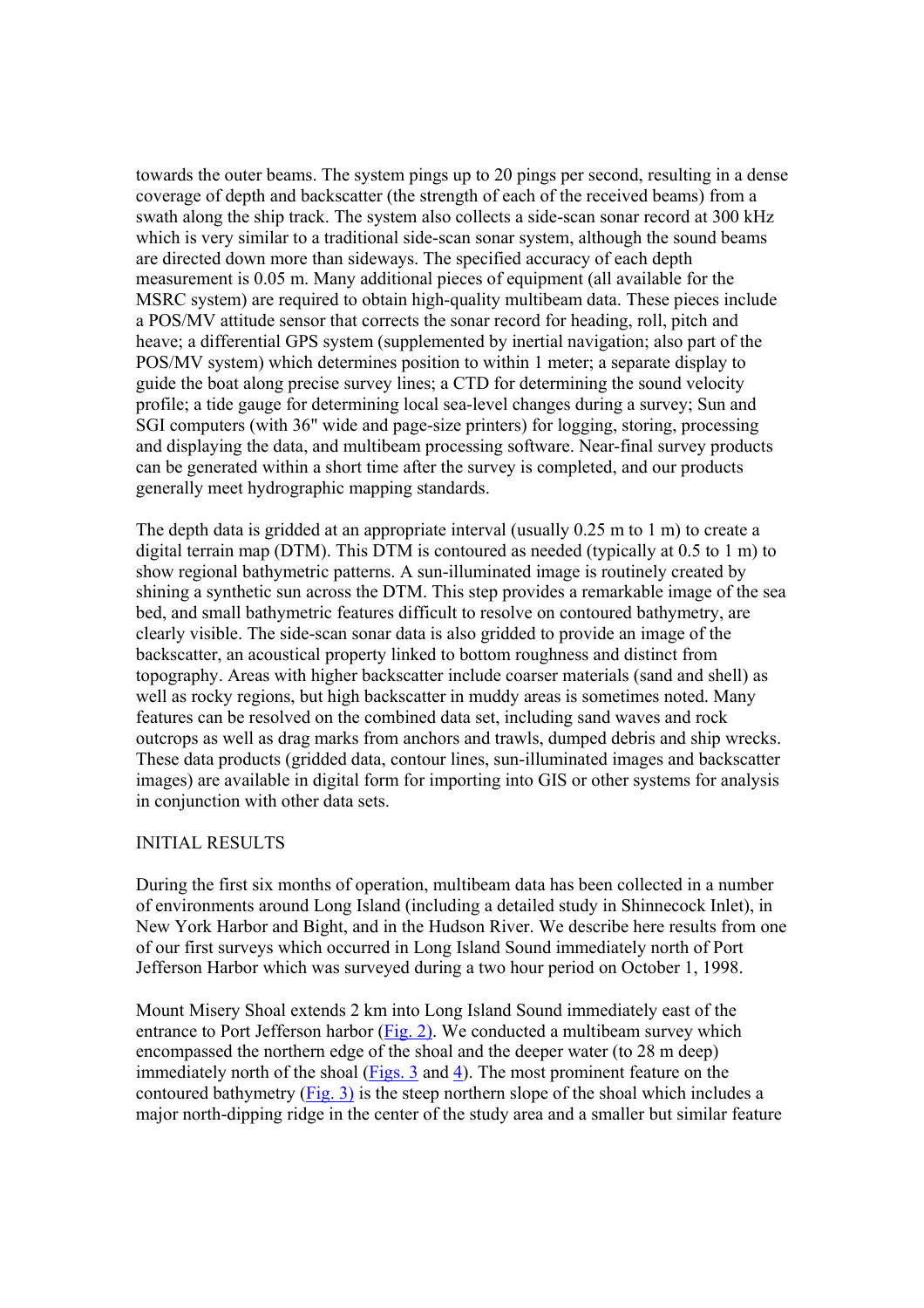to the west of the major ridge. This western ridge has the character of a fan or slump deposit, and it is located immediately north of a small channel or slump scarp. North of the steep slope the sea bed is quite flat, with a slight slope to the north and northwest. Prior sampling suggests that the flat area is made of fine-grained sediment.

These prominent slopes and ridges are observed on the sun-illuminated bathymetry (Fig. 4), but a number of smaller features are also apparent. Smaller features visible on the sunilluminated bathymetry include sand waves and scoured depressions at the northern end of the major dipping ridge, sand waves on the smaller dipping ridge, and a number of elongate depressions in the flatter sea bed that have bumps at their western ends. The nearly symmetric scoured depressions at the northern edge of the major ridge (Fig. 5, left) suggest that they have been formed by tidal currents. Sand waves are also present on both sides of the major ridge, but their distribution is less symmetric as more prominent waves are to the west of the ridge. Elongate depressions (Fig. 5, right) are observed in the finegrained sediments in the eastern part of the survey area. The multibeam data shows that these depressions extend east from large obstacles that range from 2 to 5 or more meters in size. Many of the obstacles are rounded, and they may be large boulders of glacial origin. Some of the obstacles are more angular, and they may be parts of sunken ships or barges. The elongate depressions are most probably formed by eastward-flowing currents. The scoured areas generally have elevated backscatter, suggesting coarser material there.

The digital data set can also be viewed in three dimensions in order to observe the spatial relationships of the various features. Fig. 6, top, shows the dipping ridges on the north flank of Mount Misery Shoal viewed from the north and illuminated from the west. On this view it is clearer that the sand wave field to the west of the ridge has a different character from the mound and sand wave field to the east of the ridge. This asymmetry in bed form distribution may be related to the existence of both tidal and storm flows at depth. Fig. 6, bottom, shows some of the boulders and elongate depressions, and we can see that some of the obstacles protrude above the sea bed.

We can interpret these images in terms of current flow at the sea bed (ca. 25 m water depth). Tidal flows have been important agents in scouring the bed near the major ridge and in creating sand waves on either side of the ridge. The depressions behind mounds are not symmetric, suggesting a greater effect of flow towards the east. Deep eastward current flow may occur during winter storms, and such flows may be important for transporting fine-grained materials in the area.

The usefulness of high-resolution bathymetry in coastal studies also being evaluated in an ongoing project to map the benthic habitat of the Hudson River being supported by NYS DEC. In this project (jointly undertaken by MSRC and LDEO), our multibeam bathymetric system is being used to map 35 miles of the river in depths greater than 15 feet (5 m). The data collected to date show the location of natural features (e.g., rocks, sand waves, mud deposits), man-made features (e.g., ship wrecks, dredge-spoil deposits, cargo dumped by ships and barges, cable crossings, bridge pilings), and the interaction between natural processes and man-made features (e.g., scour and drifting behind wrecks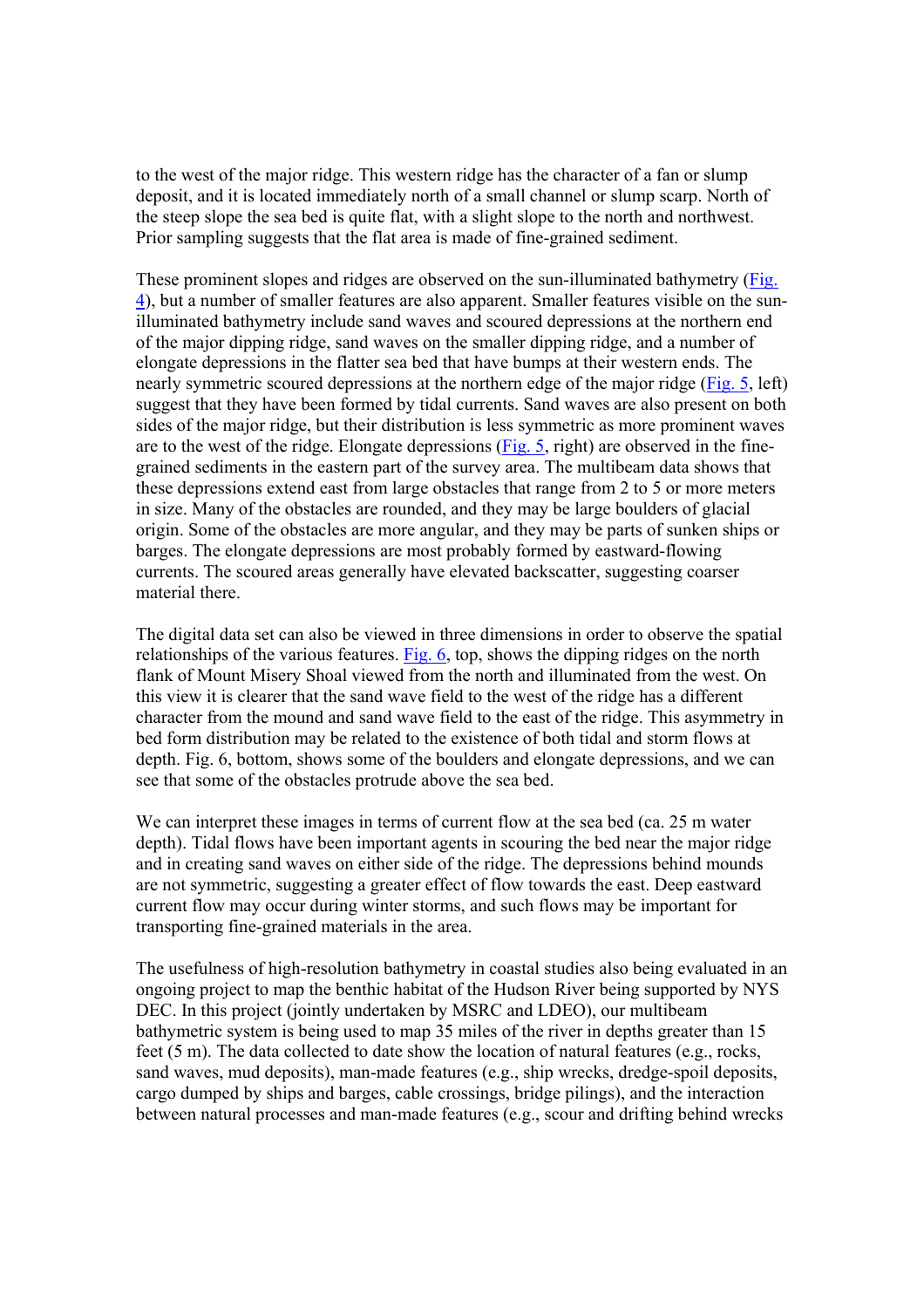and pilings). This data will be integrated into existing data sets on natural resources to develop a new understanding of river-bed processes and their effect on habitat and organisms.

# **CONCLUSIONS**

High-resolution bathymetric mapping using shallow-water multibeam techniques can provide new views of coastal sea floor and new insights into seabed processes. This information is needed for studies of sediment transport, contaminant distribution, benthic habitat, and cultural artifacts. Coastal mapping for scientific purposes is especially important in New York State because the last systematic bathymetric mapping in many areas was in 1930s using lead-line. Managers clearly have a need for high-resolution data from these important environments.

## ACKNOWLEDGMENTS

The EM 3000 multibeam system was purchased and installed through a grant from the Office of Naval Research to MSRC/SUNY (N000149810306) and to the Lamont-Doherty Earth Observatory (LDEO). The successful operation of the system is due to the assistance of many, including Richard Perry and Dale Chayes (LDEO) and Henry Bokuniewicz, Mark Wiggins and Steve Cluett (MSRC). Matching funds from MSRC and SUNY are also acknowledged.

## ACKNOWLEDGMENTS

The EM 3000 multibeam system was purchased and installed through a grant from the Office of Naval Research to MSRC/SUNY (N000149810306) and to the Lamont-Doherty Earth Observatory (LDEO). The successful operation of the system is due to the assistance of many, including Richard Perry and Dale Chayes (LDEO), Larry Mayer and John Hughes Clark (University of New Brunswick) and Henry Bokuniewicz, Mark Wiggins and Steve Cluett (MSRC). Matching funds from MSRC and SUNY are also acknowledged.

### **REFERENCES**

Gardner J.V., Butman P.B., Mayer L.A., Clarke J.H., 1998. Mapping US continental shelves, Sea Technology, 39 (6) : 10-17.

Clarke J.E.H., Mayer L.A., Wells D.E., 1996. Shallow-water imaging multibeam sonars: A new tool for investigating seafloor processes in the coastal zone and on the continental shelf. Marine Geophysical Researches, 18: 607-629.

## **FIGURES**

Click on the thumbnail image to see the larger image.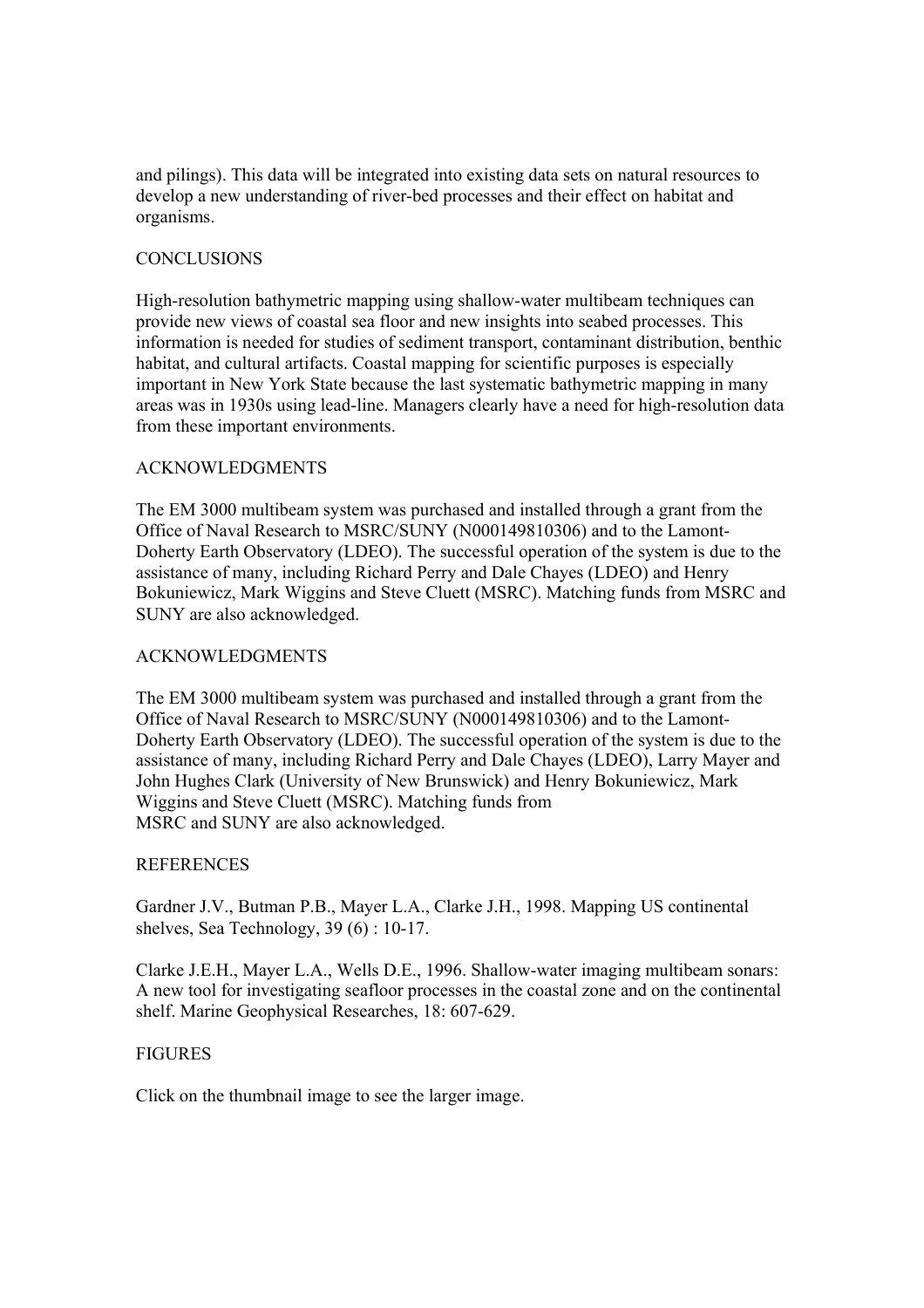Figure 1: Cartoon of a multibeam system showing how the echo-sounding beams are formed by a combination of transmit and receive beam patterns.



Figure 2: Map of Long Island showing the location of the study area in southern Long Island Sound.



Figure 3: Contour map of bathymetry in the study area. Contour interval is 1 meter, with labels at 5 m intervals.



Figure 4: Bathymetry of the study area illuminated from the northwest. The multibeam data was collected along east-west tracks, and there are sometimes small areas with no data between the swaths.



Figure 5: Left: close-up of sun-illuminated bathymetric image in the vicinity of a bathymetric ridge in the western part of the survey. Right: close-up of sun-illuminated bathymetric image in the vicinity of scour marks and tails in the eastern part of the survey area. White areas have no multibeam data.